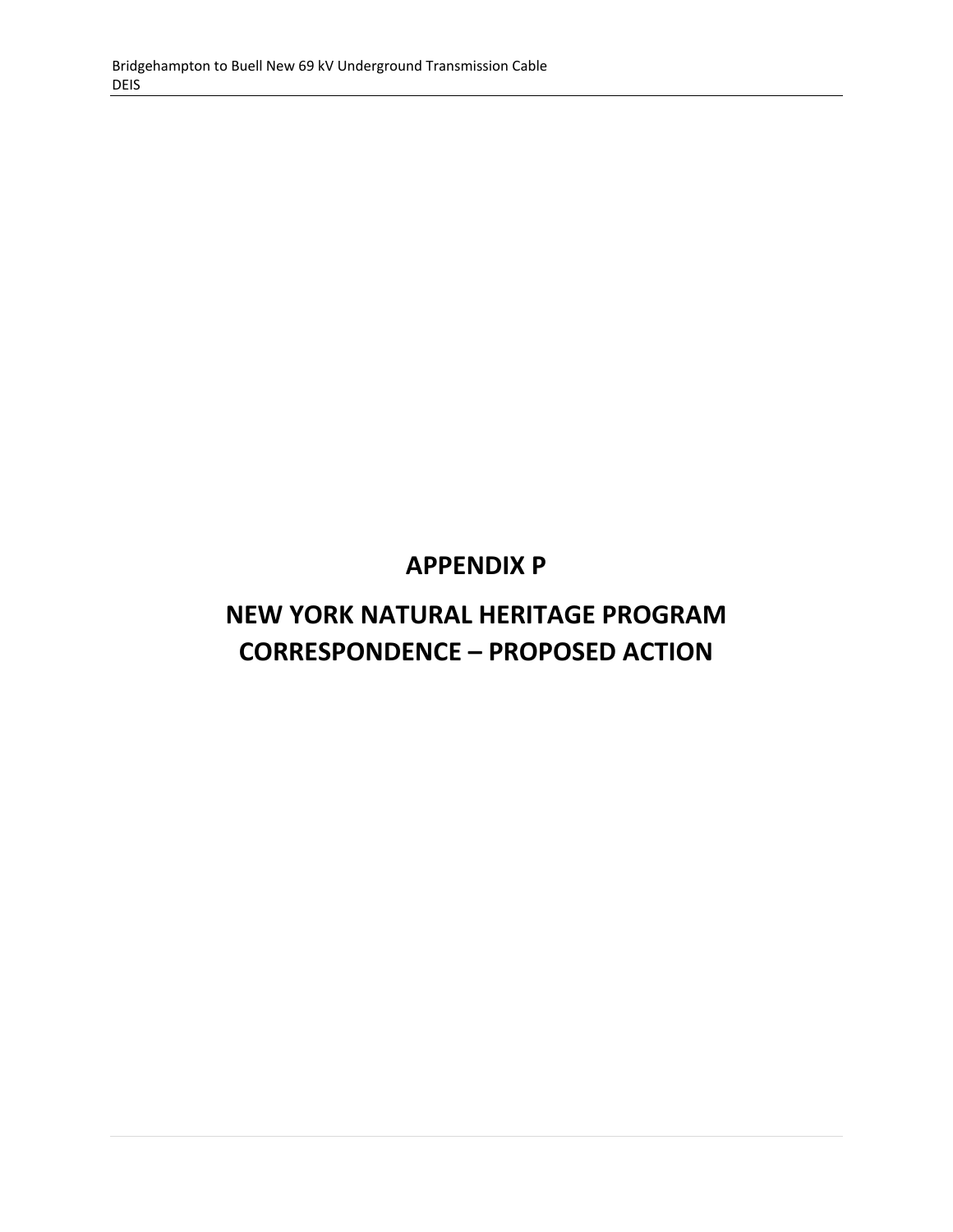Email sent from outside of PSEG. Use caution before using links/attachments.

Submission ID: 2838 Submitted on Wednesday, December 12, 2018 - 14:13 Submitted values are:

Company, Organization, or Agency: PSEG LI as agent for LIPA Requestor Name: Hannah Emouna Requestor Address (Street/PO Box): 999 Stewart Ave Requestor City: Bethpage Requestor State: New York Requestor Zip Code: 11714 Requestor Telephone #: 5163495652 Requestor Email: hannah.emouna@pseg.com Project Type: electric utility/transmission line Project Name: Bridgehampton to Buell Project Applicant: PSEGLI as agent for LIPA Project County: Suffolk Town (Suffolk County): East Hampton Project Summary: The proposed project is the installation of a 69kva underground transmission line within the existing maintained

right-of-way. The 5.14 mile preferred route will following the existing right-of-way from the Bridgehampton substation located on the west side of Bridgehampton Sag Harbor Turnpike to the Buell Substation located at on the west side of Cove Hollow Road. PSEGLI is requesting records for any rare, threatened or endangered species as part of route analysis and SEQR review.

Current Land Use: The preferred route utilizes the existing maintained right-of-way. Tax parcel number: Latitude: Longitude: Street Address of Project: Project Notes: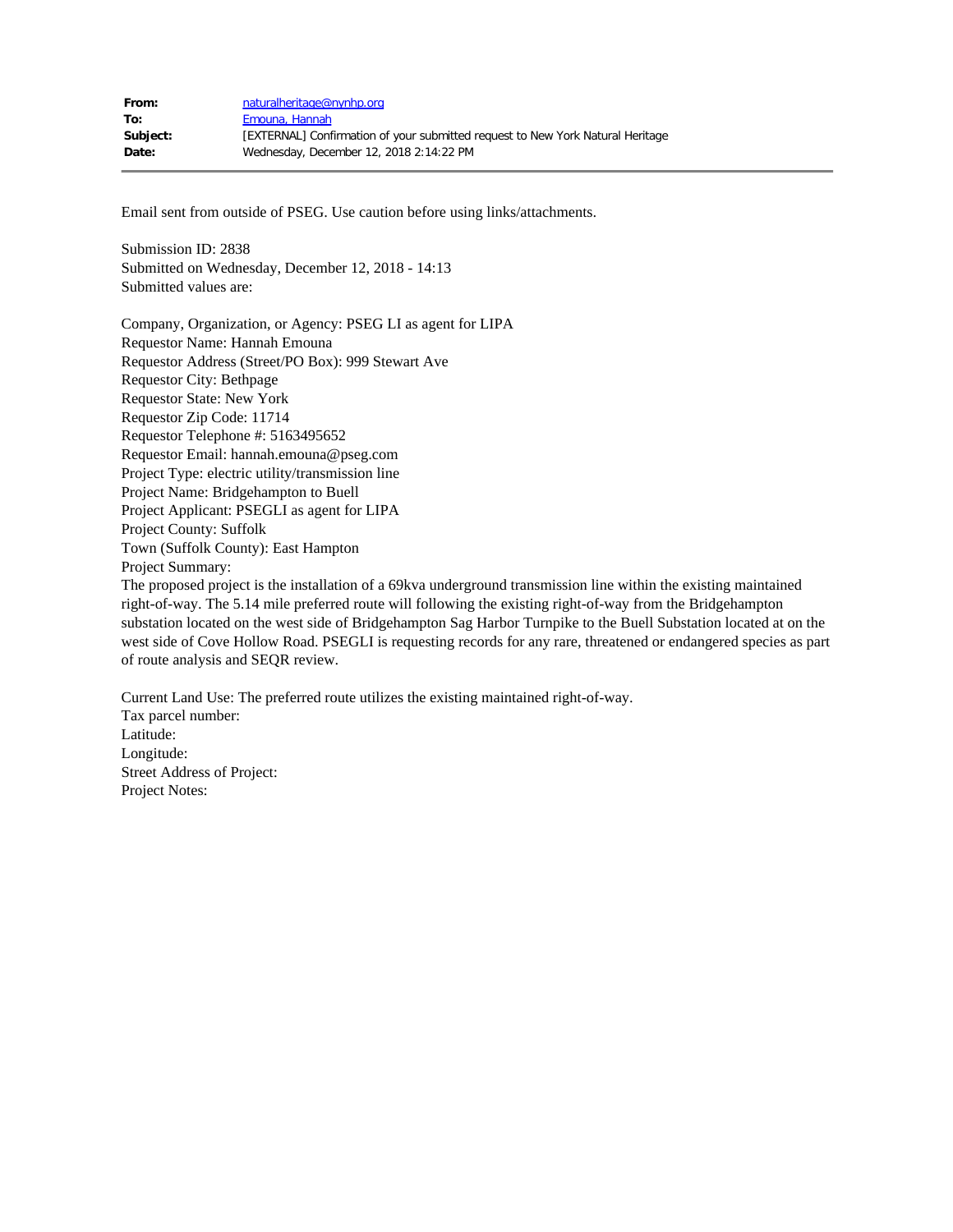### NEW YORK STATE DEPARTMENT OF ENVIRONMENTAL CONSERVATION

Division of Fish and Wildlife, New York Natural Heritage Program 625 Broadway, Fifth Floor, Albany, NY 12233-4757 P: (518) 402-8935 | F: (518) 402-8925 www.dec.ny.gov

January 15, 2019

Hannah Emouna PSEG LI 999 Stewart Ave Bethpage, NY 11714

Re: Bridgehampton to Buell County: Suffolk Town/City: East Hampton, Southampton

Dear Ms. Emouna:

 In response to your recent request, we have reviewed the New York Natural Heritage Program database with respect to the above project.

 Enclosed is a report of rare or state-listed animals and plants, and significant natural communities that our database indicates occur on the proposed route of the project right-ofway or in its vicinity. Note that the project right-of-way directly intersects documented locations of tiger salamander (NYS-listed as Threatened) and a rare moth (unlisted).

 For most sites, comprehensive field surveys have not been conducted; the enclosed report only includes records from our database. We cannot provide a definitive statement as to the presence or absence of all rare or state-listed species or significant natural communities. Depending on the nature of the project and the conditions at the project site, further information from on-site surveys or other sources may be required to fully assess impacts on biological resources.

 The presence of the plants and animals identified in the enclosed report may result in this project requiring additional review or permit conditions. For further guidance, and for information regarding other permits that may be required under state law for regulated areas or activities (e.g., regulated wetlands), please contact the NYS DEC Region 1 Office, Division of Environmental Permits, at dep.r1@dec.ny.gov, (631) 444-0365.

Sincerely,

Nich Como

Nicholas Conrad Information Resources Coordinator New York Natural Heritage Program



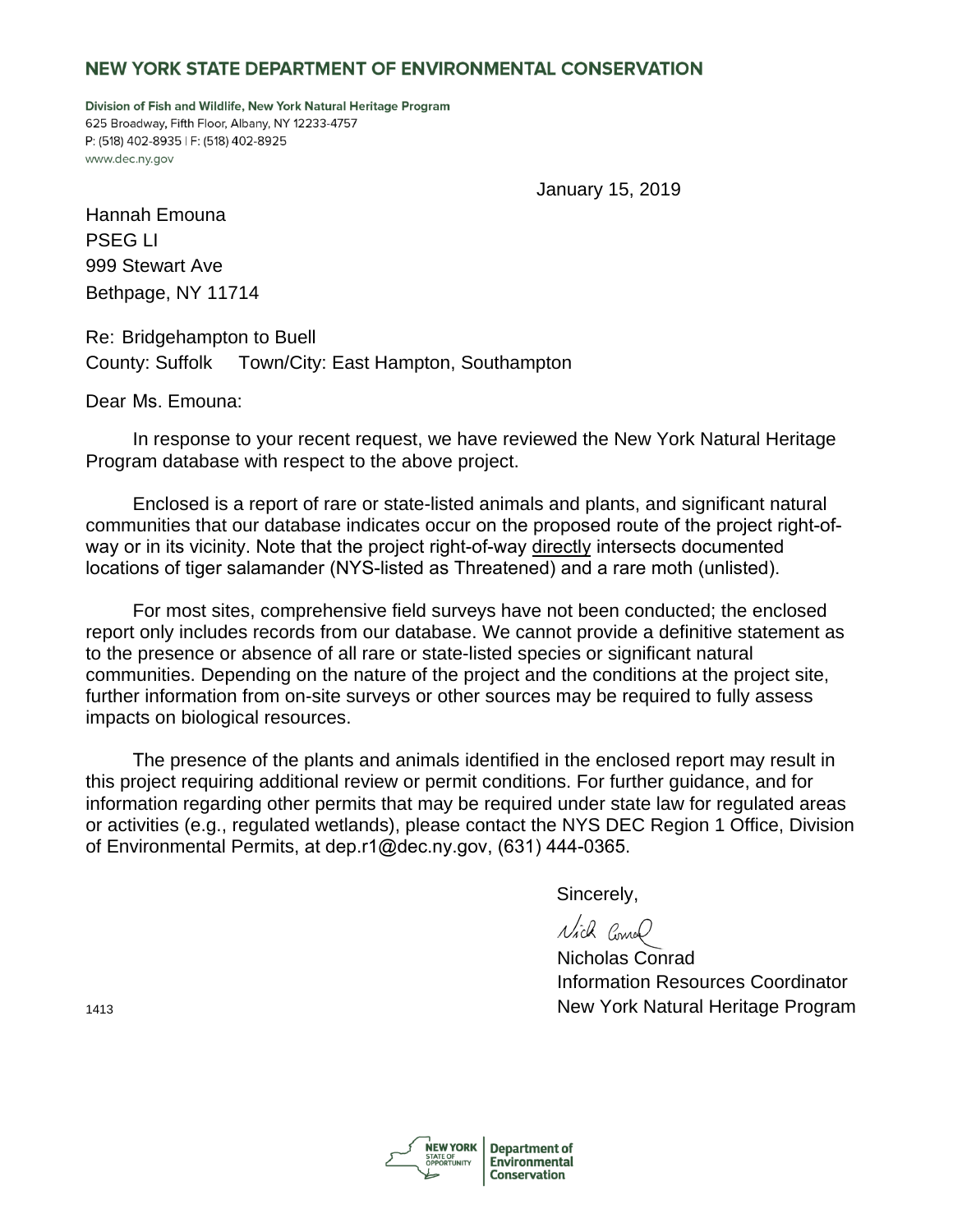

### **The following state-listed animals have been documented on the western portion of the project route, or in its vicinity, in the Town of Southampton.**

The following list includes animals that are listed by NYS as Endangered, Threatened, or Special Concern; and/or that are federally listed or are candidates for federal listing.

### **For information about any permit considerations for the project, contact the NYSDEC Region x Office, Division of Environmental Permits, at dep.r1@dec.ny.gov, (631) 444-0365.**

| <b>COMMON NAME</b>                                                                                                                                                                                                                   | <b>SCIENTIFIC NAME</b> | NY STATE LISTING | <b>FEDERAL LISTING</b> |       |  |  |
|--------------------------------------------------------------------------------------------------------------------------------------------------------------------------------------------------------------------------------------|------------------------|------------------|------------------------|-------|--|--|
| The following species has been documented on the project route, and at several locations within 0.5 mile of the<br>project route.                                                                                                    |                        |                  |                        |       |  |  |
| <b>Tiger Salamander</b>                                                                                                                                                                                                              | Ambystoma tigrinum     | Endangered       |                        | 8145  |  |  |
| The following damselflies have been documented within 50 yards and .2 mile, respectively, of the project route.                                                                                                                      |                        |                  |                        |       |  |  |
| <b>Scarlet Bluet</b>                                                                                                                                                                                                                 | Enallagma pictum       | Threatened       |                        | 4125  |  |  |
| <b>Pine Barrens Bluet</b>                                                                                                                                                                                                            | Enallagma recurvatum   | Threatened       |                        | 8343  |  |  |
| The following species has been documented within .25 mile of the project site. Individual animals may<br>travel 1.5 miles from documented locations.<br>The main impact of concern for bats is the removal of potential roost trees. |                        |                  |                        |       |  |  |
| <b>Northern Long-eared Bat</b><br>Non-winter location                                                                                                                                                                                | Myotis septentrionalis | Threatened       | Threatened             | 15065 |  |  |

This report only includes records from the NY Natural Heritage database.

If any rare plants or animals are documented during site visits, we request that information on the observations be provided to the New York Natural Heritage Program so that we may update our database.

Information about many of the listed animals in New York, including habitat, biology, identification, conservation, and management, are available online in Natural Heritage's Conservation Guides at www.guides.nynhp.org, and from NYSDEC at www.dec.ny.gov/animals/7494.html.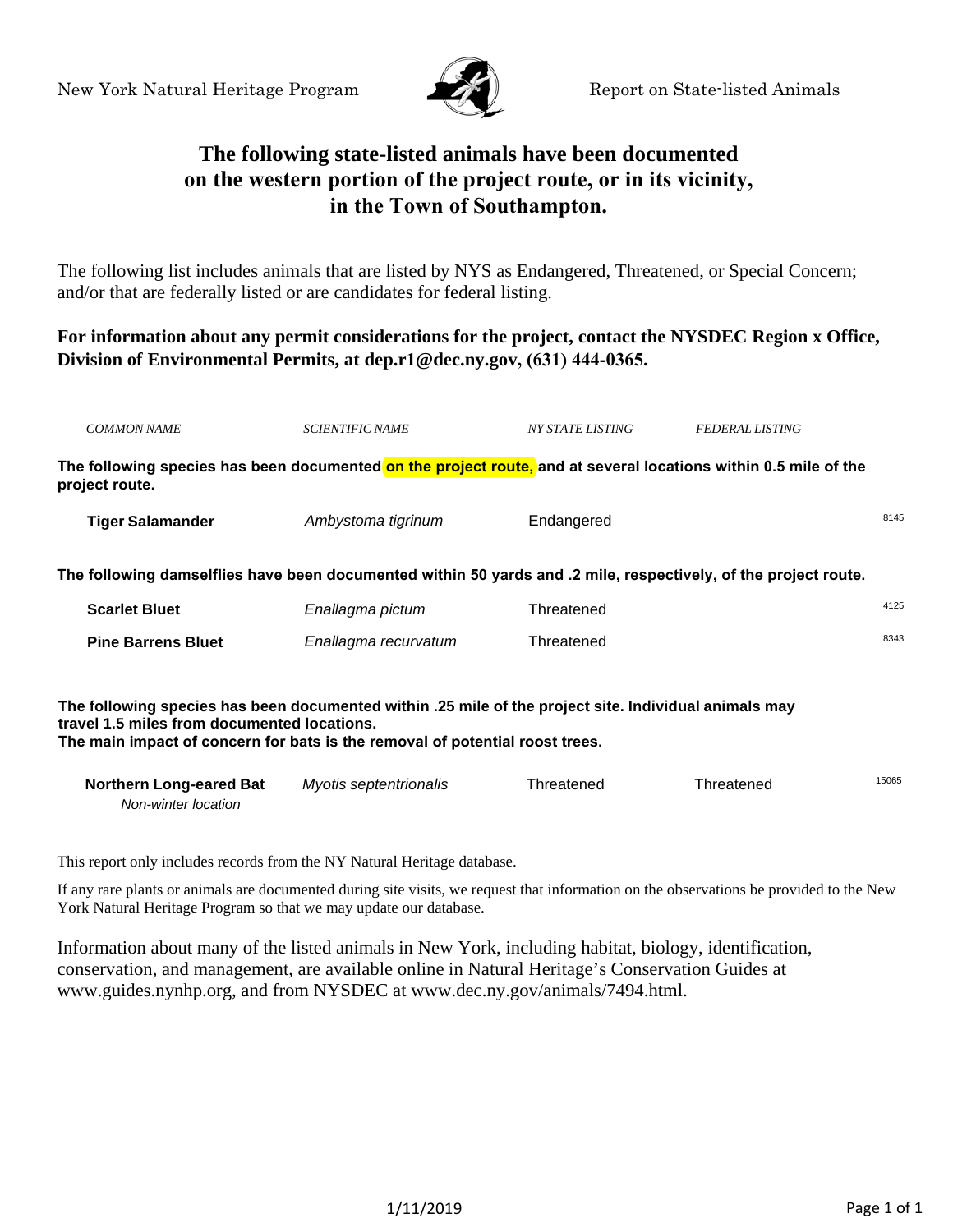

### **The following rare plants, rare animals, and significant natural communities have been documented on the project route, or in its vicinity.**

We recommend that potential impacts of the proposed project on these species or communities be addressed as part of any environmental assessment or review conducted as part of the planning, permitting and approval process, such as reviews conducted under SEQR. Field surveys of the project site may be necessary to determine the status of a species at the site, particularly for sites that are currently undeveloped and may still contain suitable habitat. Final requirements of the project to avoid, minimize, or mitigate potential impacts are determined by the lead permitting agency or the government body approving the project.

#### **The plants in this report are listed as Endangered, Threatened, or Rare by New York State, and are a vulnerable natural resource of conservation concern.**

**The animals in this report, while not listed by New York State as Endangered or Threatened, are rare in New York and are of conservation concern.**

**The natural communities in this report are considered significant from a statewide perspective by the NY Natural Heritage Program. Each community is either an example of a community type that is rare in the state, or a high-quality example of a more common community type. By meeting specific, documented criteria, the NY Natural Heritage Program considers these community occurrences to have high ecological and conservation value.**

Near the western end of the project route, the right-of-way passes within 50 yards of Long Pond to the north and within 100 yards of a wetland (Deer Drink) to the south.

The following species and community have been documented at **Long Pond.**

| <b>COMMON NAME</b>                                  | <b>SCIENTIFIC NAME</b>                                                                   | <b>NY STATE LISTING</b>   | <b>HERITAGE CONSERVATION STATUS</b> |
|-----------------------------------------------------|------------------------------------------------------------------------------------------|---------------------------|-------------------------------------|
| <b>Plants</b>                                       |                                                                                          |                           |                                     |
| <b>Small White Snakeroot</b>                        | Ageratina aromatica                                                                      | Endangered                | Critically Imperiled in NYS         |
|                                                     | 1991-09-19: The plants are along the old railroad grade.                                 |                           |                                     |
| <b>Creeping St. John's Wort</b>                     | Hypericum adpressum                                                                      | Threatened                | Imperiled in NYS                    |
| 1989: Wet, grassy shore. Swamp shore.               |                                                                                          |                           | and Globally Uncommon               |
| <b>Globe-fruited Ludwigia</b>                       | Ludwigia sphaerocarpa                                                                    | Threatened                | Imperiled in NYS                    |
| 2005-07-08.                                         |                                                                                          |                           |                                     |
| <b>Knotted Spike Rush</b>                           | Eleocharis equisetoides                                                                  | Threatened                | Imperiled in NYS                    |
|                                                     | 2005-07-08: The plants are in 2 feet of water near the pond center with mucky substrate. |                           |                                     |
| <b>Long-beaked Beak Sedge</b>                       | Rhynchospora scirpoides                                                                  | Rare                      | Imperiled in NYS                    |
| 2002-09-19: The plants are in mucky exposed margin. |                                                                                          |                           |                                     |
| <b>Rose Coreopsis</b>                               | Coreopsis rosea                                                                          | Vulnerable in NYS<br>Rare |                                     |
|                                                     | 2002-09-19: The plants are in the mucky margin habitat.                                  |                           | and Globally Uncommon               |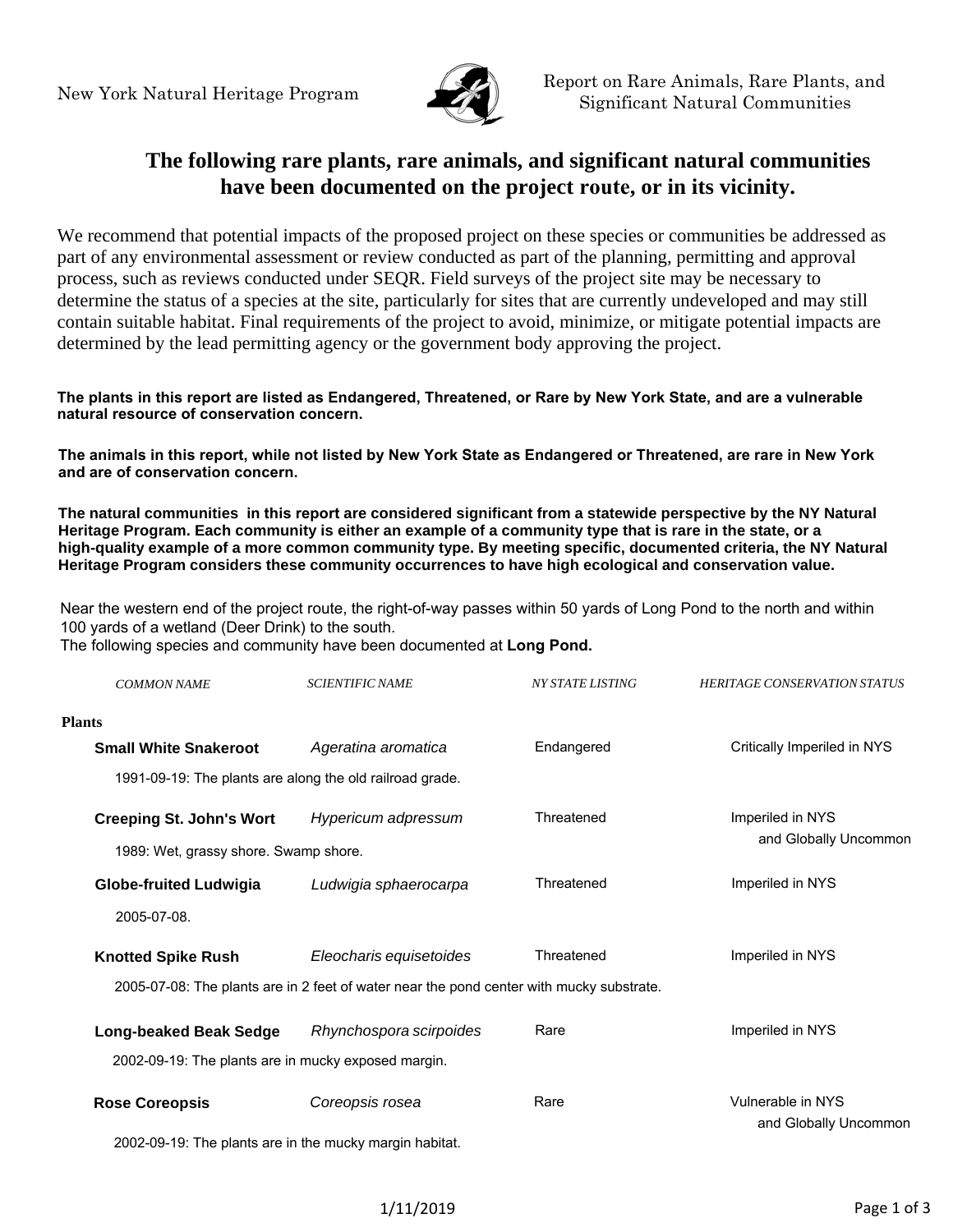The following species and community have been documented at **Long Pond** (cont).

| <b>COMMON NAME</b>                                                                                                                                                                                                                                                                                                                          | <b>SCIENTIFIC NAME</b>                                                                                                                                                                                                                                                                                                                            | <b>NY STATE LISTING</b>                            | <b>HERITAGE CONSERVATION STATUS</b>                                                                                     |  |
|---------------------------------------------------------------------------------------------------------------------------------------------------------------------------------------------------------------------------------------------------------------------------------------------------------------------------------------------|---------------------------------------------------------------------------------------------------------------------------------------------------------------------------------------------------------------------------------------------------------------------------------------------------------------------------------------------------|----------------------------------------------------|-------------------------------------------------------------------------------------------------------------------------|--|
| <b>Dragonflies and Damselflies</b>                                                                                                                                                                                                                                                                                                          |                                                                                                                                                                                                                                                                                                                                                   |                                                    |                                                                                                                         |  |
| <b>New England Bluet</b>                                                                                                                                                                                                                                                                                                                    | Enallagma laterale                                                                                                                                                                                                                                                                                                                                | Unlisted                                           | Vulnerable in NYS                                                                                                       |  |
| sedges.                                                                                                                                                                                                                                                                                                                                     | 2008-06-09: Damselflies were found along the shore of a coastal plain pond with near shore emergents of rushes and                                                                                                                                                                                                                                |                                                    |                                                                                                                         |  |
| <b>Martha's Pennant</b>                                                                                                                                                                                                                                                                                                                     | Celithemis martha                                                                                                                                                                                                                                                                                                                                 | Unlisted                                           | Imperiled in NYS                                                                                                        |  |
| 2009-07-15                                                                                                                                                                                                                                                                                                                                  |                                                                                                                                                                                                                                                                                                                                                   |                                                    |                                                                                                                         |  |
| <b>Communities</b>                                                                                                                                                                                                                                                                                                                          |                                                                                                                                                                                                                                                                                                                                                   |                                                    |                                                                                                                         |  |
| <b>Coastal Plain Pond Shore</b>                                                                                                                                                                                                                                                                                                             |                                                                                                                                                                                                                                                                                                                                                   | High Quality Occurrence of Rare Community Type     |                                                                                                                         |  |
|                                                                                                                                                                                                                                                                                                                                             | This is a very large occurrence with diverse shoreline. There is minimal shoreline disturbance, although there are some<br>residences on the pond. There is some invasion by Phragmites australis. The community is fragmented by various<br>landscape features including a powerline crossing. There is some eutrophication at the outlet ditch. |                                                    |                                                                                                                         |  |
| The following species and community have been documented at Deer Drink, the wetland on the south side of the project<br>right-of-way, opposite Long Pond.                                                                                                                                                                                   |                                                                                                                                                                                                                                                                                                                                                   |                                                    |                                                                                                                         |  |
| <b>COMMON NAME</b>                                                                                                                                                                                                                                                                                                                          | <b>SCIENTIFIC NAME</b>                                                                                                                                                                                                                                                                                                                            | <b>NY STATE LISTING</b>                            | <b>HERITAGE CONSERVATION STATUS</b>                                                                                     |  |
| <b>Plants</b>                                                                                                                                                                                                                                                                                                                               |                                                                                                                                                                                                                                                                                                                                                   |                                                    |                                                                                                                         |  |
| Long-tubercled Spike Rush Eleocharis tuberculosa                                                                                                                                                                                                                                                                                            |                                                                                                                                                                                                                                                                                                                                                   | Threatened                                         | Imperiled in NYS                                                                                                        |  |
| margin in a dry year).                                                                                                                                                                                                                                                                                                                      |                                                                                                                                                                                                                                                                                                                                                   |                                                    | 1985-08-04: The plants are in a coastal plain pond in which the east and southwest sides have open water (or an exposed |  |
| <b>Long-beaked Beak Sedge</b>                                                                                                                                                                                                                                                                                                               | Rhynchospora scirpoides                                                                                                                                                                                                                                                                                                                           | Rare                                               | Imperiled in NYS                                                                                                        |  |
|                                                                                                                                                                                                                                                                                                                                             | 1985-09-07: The plants are on the upper margin of a coastal plain pond shore.                                                                                                                                                                                                                                                                     |                                                    |                                                                                                                         |  |
| <b>Communities</b>                                                                                                                                                                                                                                                                                                                          |                                                                                                                                                                                                                                                                                                                                                   |                                                    |                                                                                                                         |  |
| <b>Coastal Plain Pond Shore</b>                                                                                                                                                                                                                                                                                                             |                                                                                                                                                                                                                                                                                                                                                   |                                                    | High Quality Occurrence of Rare Community Type                                                                          |  |
|                                                                                                                                                                                                                                                                                                                                             | This is a small shrubbed-in example with a good mucky margin and no disturbance.                                                                                                                                                                                                                                                                  |                                                    |                                                                                                                         |  |
| Most of where the central and western portions of the project right-of-way pass through undeveloped areas, the right-of-way<br>passes through the following significant natural community.                                                                                                                                                  |                                                                                                                                                                                                                                                                                                                                                   |                                                    |                                                                                                                         |  |
| <b>Coastal Oak-Heath Forest</b>                                                                                                                                                                                                                                                                                                             |                                                                                                                                                                                                                                                                                                                                                   | High Quality Occurrence of Uncommon Community Type |                                                                                                                         |  |
|                                                                                                                                                                                                                                                                                                                                             | This is a very large mature occurrence with several large intact cores lacking exotic plants and well recovered from<br>historical cutting. The community is located in a forested landscape that is relatively large for the coastal region.                                                                                                     |                                                    |                                                                                                                         |  |
| The western portion of the project right-of-way is also within .25 mile of:<br>Crooked Pond, with nine state-listed plants, four rare (unlisted) damselflies, and a significant coastal plain pond shore.<br>Little Long Pond, with seven state-listed plants, two rare (unlisted) damselflies, and a significant coastal plain pond shore. |                                                                                                                                                                                                                                                                                                                                                   |                                                    |                                                                                                                         |  |